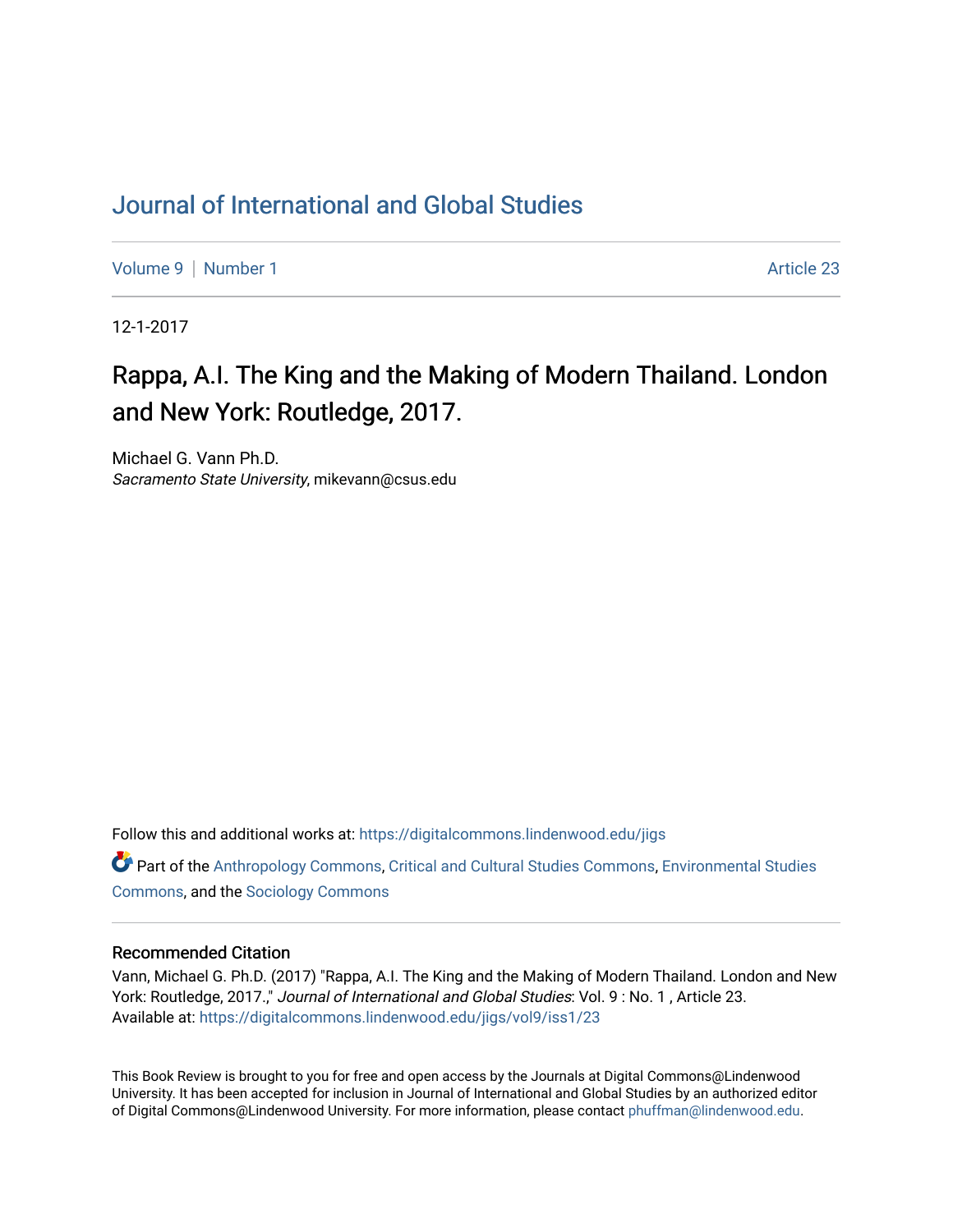## **Rappa, A.I.** *The King and the Making of Modern Thailand***. London and New York: Routledge, 2017.**

Antonio L. Rappa clearly intended *The King and the Making of Modern Thailand* to be a provocative book. It is, but perhaps not in the way he intended. The Singaporean professor has published a sustained critique of the major institutions of contemporary Thailand. Focusing on the figure of the recently deceased King Bhumibol Adulyadej, or Rama IX, Rappa missed few opportunities to condemn social injustices, abuses of power, and general hypocrisy. In the opening paragraph of the preface, the author presents his argument:

*The King and the Making of Modern Thailand* defines the nature of Thai politics as centering on self-preservation over morality. Ethics and morality are over-shadowed by avarice, greed, corruption, cronyism, and nepotism. The apex of Thai society is the monarchy, where the preservation of the Chakri Dynasty has been proven to be more important than any moral consequences. The monarchy is protected by a cult of personality and the Grand Chakri Narrative. (viii)

He continues in the next few pages to list subjects to which he will repeatedly return: systematic corruption, the contrast between the king's wealth and widespread poverty; the political uses of history and religion; a massive military that faces no external threats and focuses its energy on domestic political control; and organized crime, including the sex trade and human trafficking. Noting that others have worked on these various topics, Rappa claims that his intervention stands out, as he "attribute[s] these nefarious problems of corruption, cronyism and nepotism to the monarchy" (x). And this is only in the opening sub-section of the preface. What follows are over 265 pages that consistently flirt with the Thai kingdom's strict *lèse-majesté* laws (a collection of decrees designed to prohibit perceived insults to the monarch and the royal family). Considering the current junta's liberal use of these laws to crack down on domestic and international critics, it appears that Rappa does not intend to return to the Land of Smiles at any time in the near future.

After launching its scathing attack in a 16-page preface, *The King and the Making of Modern Thailand* offers eight chapters. These are listed as discussions of the rise of the monarchy; nationalism; violence and the "Grand Chakri Narrative"; religion as a tool of corruption; economic security; female sex workers; and a historical comparison between Rama IX, former Prime Minister Thaksin Shinawatra, and the  $18<sup>th</sup>$  century Siamese king assassinated by the founder of the Chakri Dynasty. The final chapter is simply entitled "The Ninth Rama." Rappa's central argument is that as the world's wealthiest monarch, Rama IX benefitted from years of collaborating with the military elite to fleece the nation of its wealth. The book repeatedly invokes the metaphor of a white elephant living under a mango tree. As Rappa repeatedly explains, white elephants were sacred creatures that ate so much that they were a tremendous burden on their owners. Given as a royal gift, they were a way for Siamese kings to impoverish nobles who were potential rivals. For Rappa, a white elephant eating its fill of mangos symbolizes the monarchy greedily gobbling up Thailand's wealth. Considering the near sacred status of the late king, this is a dangerous metaphor to repeat, let alone put into print. While supporters of democracy, human rights, and social justice might be initially inclined to applaud Rappa's bravery in speaking truth to power, his delivery and the content of his attack might lead them to reserve their praise.

While the table of contents seems organized and systematic, the book is not. Within these eight chapters, Rappa veers wildly from topic to topic, frequently covering the same ground. Readers will find the book extremely repetitive. Indeed, there are several passages from a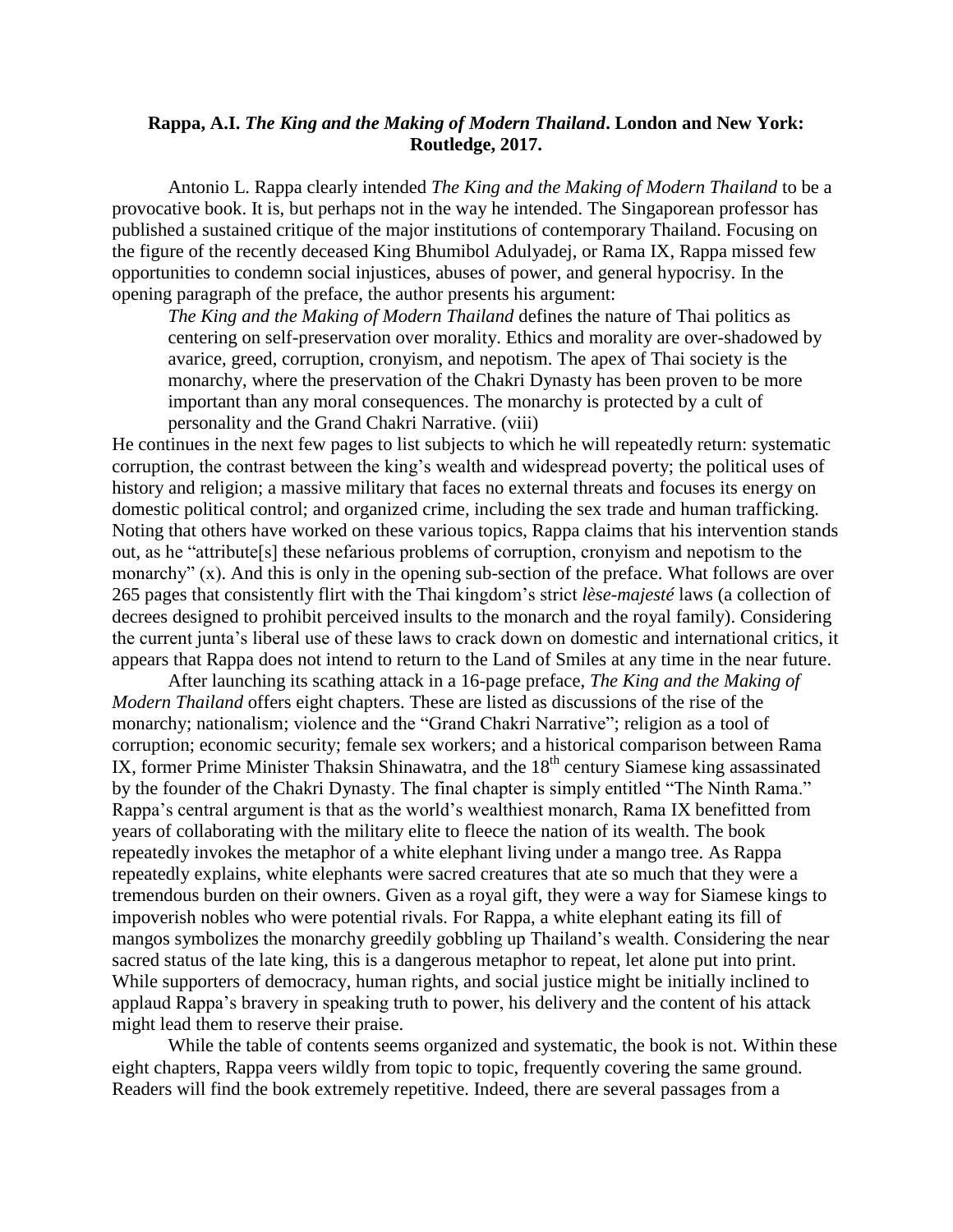paragraph to a few pages that are literally repeated. For example, page 52 contains text repeated with only minor edits on pages 73 and 74. This is only once instance of self-plagiarism within the book. Considering that the author frequently cites his own works of journalism, it is possible that these are cut and paste errors rather than academic malfeasance. Nonetheless, a proper editor should have caught and removed such sloppiness. Throughout the book, there are numerous errors, ranging from misspelling Mao Zedong's name and claiming that the Cultural Revolution started in 1960 to calling Cambodia land-locked and confusing the geography of the Khmer Empire's capital. While many of these mistakes are fairly minor, they indicate a lack of fact checking and cast a shadow of doubt on the rest of the book's accuracy. Speaking of editing, Rappa's prose is frequently of very low quality, with numerous grammatical errors, malaprops, and vague statements (and he has the nerve to criticize established Southeast Asian scholars such as Ruth McVey for their writing style, page 254!). Some of the sentences are so poorly constructed that they will confuse many readers. At several points, Rappa uses the term "Occidentalist" to refer to Western scholars using a stereotyped image of Asia. Obviously, the word he is looking for is "Orientalist." Bad writing paired with redundancy makes for a long and frustrating reading experience.

Rappa's methodology and analysis pose even greater problems than his prose. The author bases many of his claims on research conducted with "focus groups," rumors collected from alleged members of the royal circle, and personal observations collected between 1981 and 2016. (The 1981 date is curiously early considering the author's age and previous service in the Singaporean military). There is an appendix that lists the names of 225 of the author's interviewees, along with their hometowns and the topic of their respective interviews. Considering the rather incendiary nature of Rappa's conclusions, one might wonder if the author should have shielded the identity of his informants. Despite offering this list of names, Rappa never explains his methodology and fails to offer the questions given to his so-called "focus groups." Rappa's lack of fluency in Thai raises further concern, although he notes that he has hired translators and research assistants over the years. Most of his assertions are not supported with appropriate evidence. It would be generous to suggest the book is more journalistic than academic, though this would be ironic given his dismissive attitude towards journalists like Andrew MacGregor Marshall. Rappa's weak use of supporting evidence is compounded by the way in which he shifts from subject to subject, dealing with some issues in depth and giving others only a superficial discussion.

The sections on female sex workers in contemporary Thailand are shockingly bad. After initially writing about these women without any sense of their agency as individuals, Rappa then offers a few tired clichés to explain organized crime systems, frequently arguing that prostitution and human trafficking are central to the Thai economy. He is careful to state that there is no proof that the monarchy was involved in or had knowledge of such abuses but implies that since Rama IX was a "God-King" and incredibly wealthy, he should have known about the country's human trafficking and sex trade industry. The author throws in several comments about what he has seen in Thailand's red-light districts, but these asides are colored by rather unprofessional and snide remarks. Rappa's moral outrage seems sincere, but his poorly structured reasoning and frequent use of conjecture and rumor as evidence hinder his persuasiveness. Rappa's command of gender theory is weak and even verges into the comical, such as when he invokes his "feminist teacher" but fails to properly explain or cite her work. In these sections of the book, the author cites numerous theorists but never actually engages their relevance to his argument.